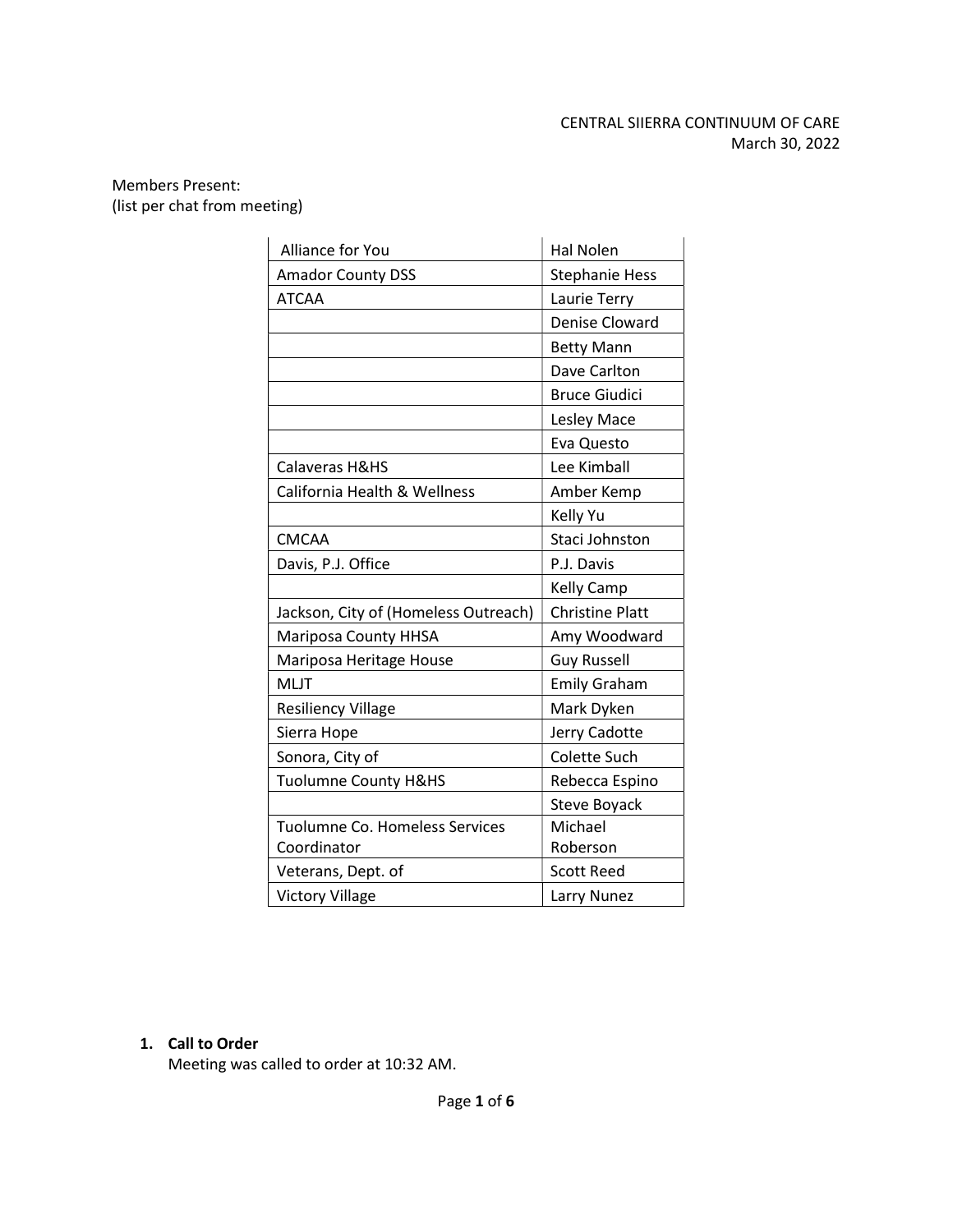P.J. Davis facilitated the meeting of the Governing Board.

# 2. Roll Call

Quorum met.

Absent: Mariposa County H&HS (Amy Woodward present, but not Board approved, only Terry Peresan is approved for voting purposes)

# 3. Welcome – Introductions – Announcements

Denise Cloward welcome Amy Lane as new ATCAA Project Director in Tuolumne.

# 4. Public Comment

None.

# 5. Additions or Deletions to the Agenda

Previous minutes date on agenda to be approved should read "February 23, 2022."

# 6. Approval of the Agenda

Motion was made by Jerry Cadotte, seconded by Steve Boyack to approve the revised agenda with roll call votes for approval of this item (unanimous approval): Amador H&HS, ATCAA, Calaveras H&HS, CMCAA, Dept. of Veterans Affairs, MLJT, Sierra Hope, Tuolumne County H&HS and Victory Village.

# 7. Presentations - DHCS' Housing and Homelessness Incentive Program

In accordance with the Home and Community Based Services Spending Plan, the California Department of Health Care Services (DHCS) is implementing the Housing and Homeless Incentive Program (HHIP) from January 1, 2022 to December 31, 2023.

HHIP aims to improve health outcomes and access to whole person care services by addressing housing insecurity and instability as a social determinant of health for the Medi-Cal population. As a means of addressing social determinants of health and health disparities, Medi-Cal managed care plans would be able to earn incentive funds for making investments.

Amber Kemp, DHCS, provided a presentation on this Program that they are working on to provide funding to develop partnerships with agencies and programs to help provide Rapid Rehousing to youth and seniors in accessing housing and help coordinate with other services focusing on all care program. Individuals must be at risk of homelessness, recently been homeless or currently experiencing homelessness.

Applicants for this program are required to provide a Local Homeless Plan (LHP). They need to have funds to draw down to support implementation and the plan is per county due by June 30, 2022 which aligns with HHAP submission for State, Federal and County funding.

 Program is to find housing and services gaps and align with HHAP with specific plans. Plan must show outcomes, goals and collaboration with local level priority and information. State requires participant capacities and referrals and hold them accountable for member engagement. In subsequent years, must report joining CoC Boards as planned partnerships. Management plan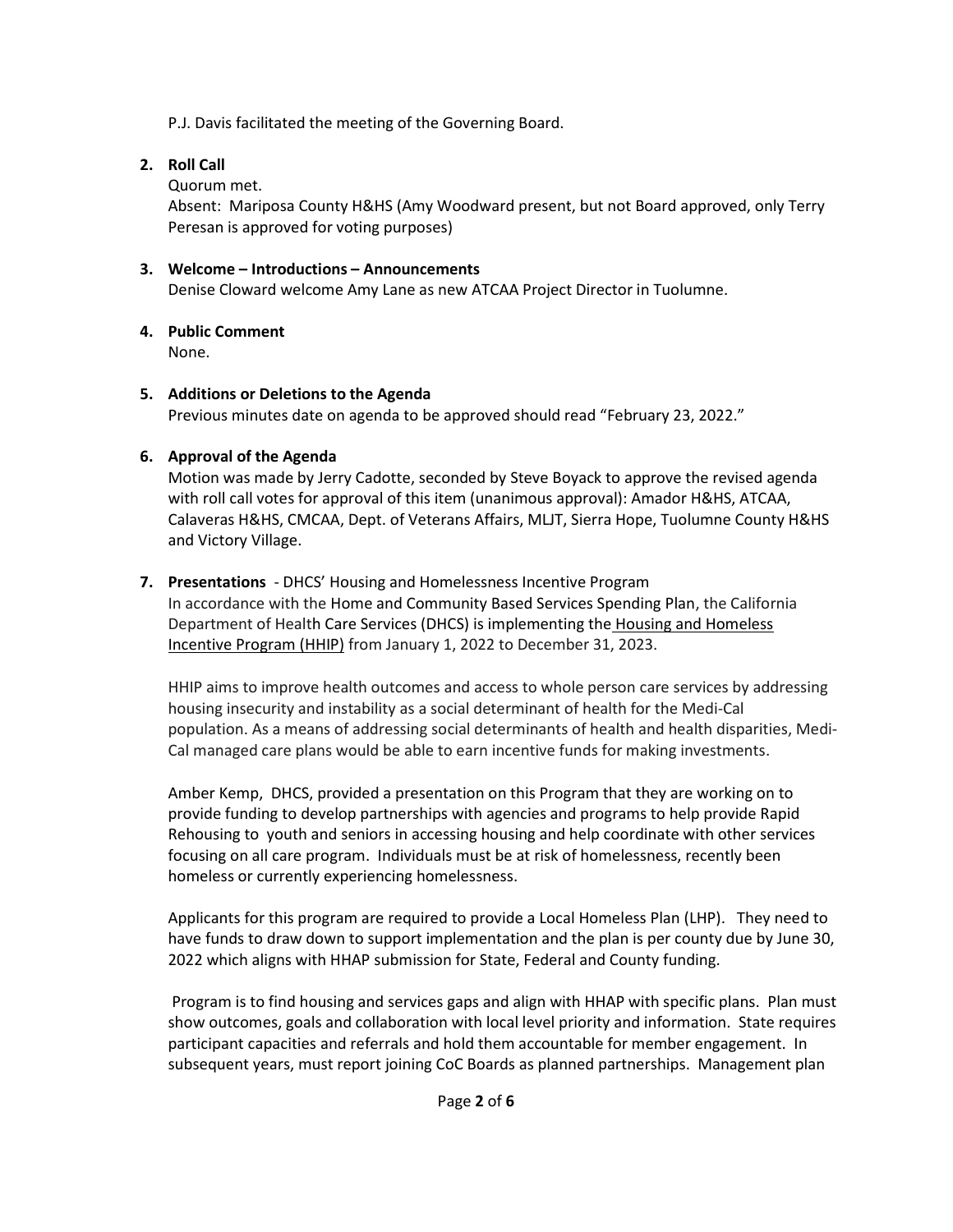needs to engage all hands on deck approach and connect with local Medi-Cal/Medicare. Plans need to propose outreach and community support services and data sharing agreement with the County Mental Health. Partnerships need to identify disparities in housing placement.

State wants to see housing and support teams. State is looking for connections with local HMIS as well as processes and procedures for referrals of housing support (navigation). State is also looking for baseline reporting for future years and will expect to experience increases in numbers receiving community support. Required to be able to draw down funding. Who's interested? Letter of intent is needed by April  $4^{\text{th}}$ . Need to know LHP by June 30<sup>th</sup> and has a tight timeline. Program is intended to parallel HHAP process.

State requires plan ensure non-duplication of components. Want maximum dollars to stretch at local level.

## 8. Consent Calendar

8.1 Approve CSCoC Governing Board Minutes of Meeting held on February 23, 2022 Motion was made by Anne Watts, seconded by Emily Graham to approve the minutes for February 23, 2022 Board meeting with roll call votes (unanimous approval): Amador H&HS, ATCAA, Calaveras H&HS, CMCAA, Dept. of Veterans Affairs, MLJT, Sierra Hope, Tuolumne County H&HS and Victory Village.

## 9. Old Business/Standing Agenda Items

9.1 Report(s) from committee meeting(s) held before CSCoC Meeting, if any

## Governance Committee

P.J. Davis reported they have been evaluating 2019 strategic plan. New plan will include HHAP Round 3 requirements. Numbers on the agenda for Governance Board approval only and not each individual County Board.

Youth Advisory Committee has been meeting and trying to make sure of the population that would make sense – 12 to 24 years old, 18 to 24 years old, 16 to 24 years old? Kelly Camp will present a youth demonstration grant to Board in April. They are also working on a flyer on the work of the Youth Action Board.

### Review/Rank and Fund Committee

Committee has not met, but will put on April agenda updated RFP for Round 3 and scoring.

### CES/HMIS Committee

David Carlton advised there are HMIS trainings coming with the first on April  $11<sup>th</sup>$  to stress data quality importance, for data security purposes using card ID or encryption process in e-mails and LSA report coming due. Coming out soon will be HMIS staffing tool kit with the help of Home Base who is being contacted for technical assistance. Also looking at revising policies and procedures.

### Veterans Committee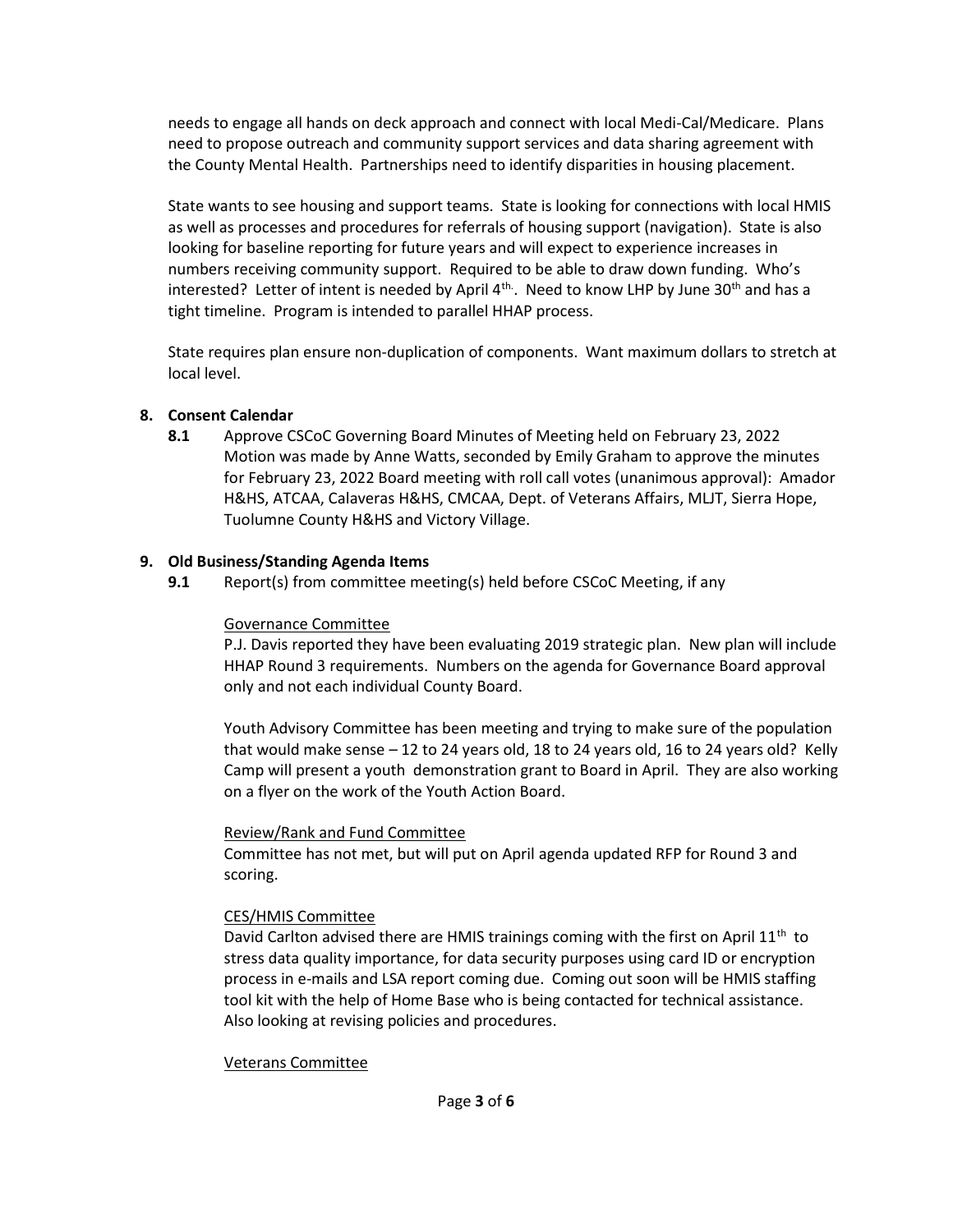Scott Reed is new VA representative since Jaime Betancour left this position. There will be a meeting at 2:00 PM today of this Committee. Last month they went over the by name list, release forms and include charter stuff into future meetings.

## 9.2 Homeless Task Forces (Amador/Calaveras/Mariposa/Tuolumne)

## Amador

Christine Platt advised that Steve Christensen is the new Chairman for this Task Force subcommittee. They discussed cooling/warming stations and met yesterday regarding rules and plans for agencies, etc. that allow use of their places for this. They will meet next week also. Mobile shower program has continued each week with 11-15 clients/week.

# Calaveras

Per Lee Kimball they are working on committees for development and training of officers.

# Mariposa

Continuing to work on street outreach. Have cleaned and closed some small camps and moved them to bigger, more centralized locations. Committee kicked off a meeting of 30 community partners and look forward to bringing them back.

# Tuolumne

Michael Roberson new Housing Coordinator. He is working on managing outdoor shelters.

# 9.3 HHAP Round 3 – Letter of Intent

Timing and Process

County Action Plans RFA Family Challenge Grant

Letter of Intent provided with good responses. HHAP Round 3 will include amount of money for each county in RFP's plus specific information. Letters of Intent were due in by April 1, 2022 and due to be submitted by April 29, 2022. RFP will be published in June. There will be RFP trainings in June/July 2022. Motion was made by Anne Watts, seconded by Rebecca Espino, to submit Letter of Intent, with roll call votes to approve of this item (unanimous approval): Amador H&HS, ATCAA, Calaveras H&HS, CMCAA, Dept. of Veterans Affairs, MLJT, Sierra Hope, Tuolumne County H&HS and Victory Village.

Each county does not have to submit plan to their County Supervisors – only submitted to CoC Governing Board.

Denise Cloward reminded all interested in RFA to apply as due April  $30<sup>th</sup>$ . California is looking for connections and want to see collaborations. Half needs to be spent by June 2024 with full amount spent by June 2026.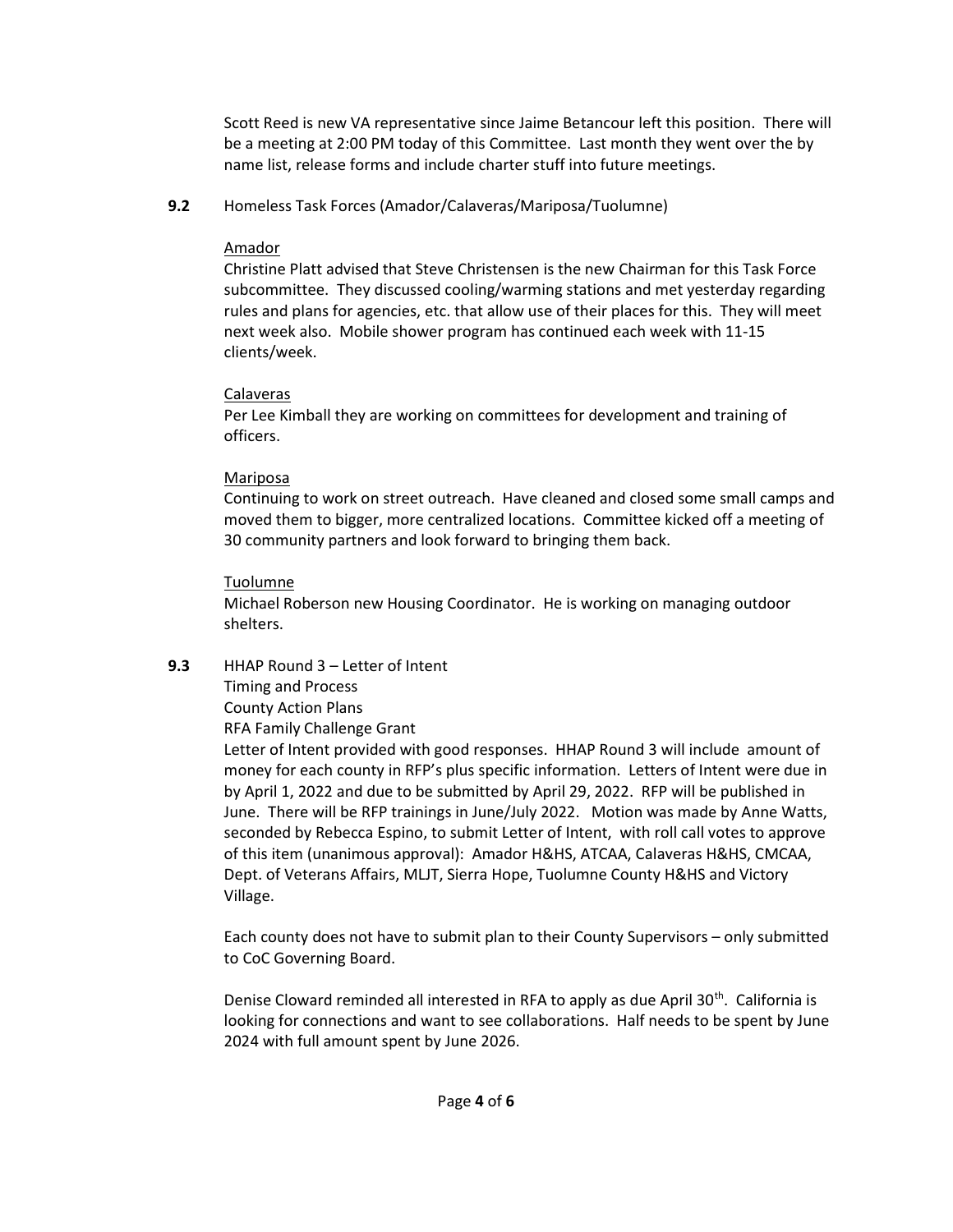### 9.4 Financial Report

Per Bruce Giudici, next quarterly report is due at next meeting. HHAP Round 1 changes have come in and are submitted. ESG-CV amendments have been submitted. They are pushing to expand spending deadline to September  $30<sup>th</sup>$  and may possibly be extended past that. There are some categories that it's difficult to spend funds in and we may have to move funds around to have them spent by end of May/June.

Ruth Brickner needs back up documentation (i.e., invoices) as soon as possible. Please forward to Bruce or Ruth.

## 9.5 ESG 2022 Administrative Entity

ATCAA was voted the administrative entity. Anyone else want to serve as administrative entity for ESG? You can reach out to Denise Cloward who can advise responsibilities, etc.

### 10. New Business

10.1 HUD Collaborative Applicant

Anyone interested in this? There is no pay, but a lot of work. Helps CoC get application + documentation into HUD. It would be really helpful. We can also offer to mentor someone for  $1<sup>st</sup>$  year and then let take over.

## 10.2 Homeless Hiring Tax

Eva Questo reminded everyone of this item found in Franchise Tax Board site. As of January 1, 2022 employers can get potential of \$30,000 tax credit for hiring homeless within 180 days of hiring. Certifying agencies (those that use CES and HMIS) are part to this process. Wages must be 120% of minimum wage (\$18/hr.). Employers have 30 days from hiring an employee to make a reservation on the tax site. No one indicated they had heard of an employer making use of this. Information has been shared with EDD, employers, partnership meetings, Boards. It will be sent to Kelly Camp to put on website.

### 10.3 Point In Time Count 2022

David Carlton advised that he will send out final report end of this week which will show each County and CoC-wide figures. It will be on the April agenda.

10.4 Replace Vice Chair As no volunteers at this meeting, the Governance Committee will get several names and submit them to the Governing Board at April meeting.

## 11. Items for next agenda

See above minutes.

### 12. Comments from Governing Board Members

P.J. Davis would like to thank the committee members. Committees do great work.